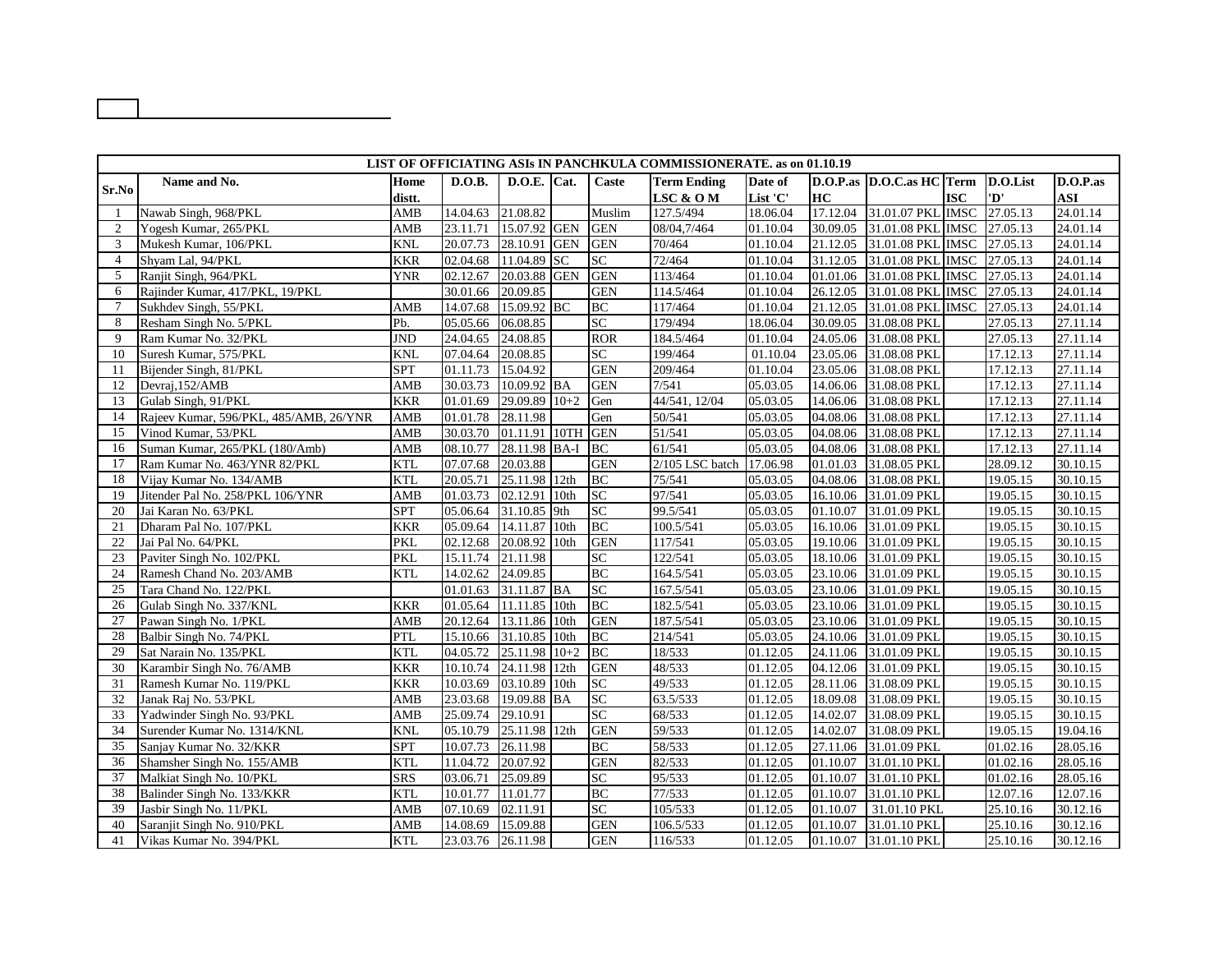| 42 | Rajesh Kumar No. 313/PKL, 8/PKL          | <b>KTL</b> | 12.07.74          | 09.11.95 | <b>GEN</b> | 130/533      | 01.12.05 | 10.03.08 | 31.08.10 PKL | 25.10.16   | 30.12.16 |
|----|------------------------------------------|------------|-------------------|----------|------------|--------------|----------|----------|--------------|------------|----------|
| 43 | Mahasher Singh. 206/HPA, 791/PKL         | <b>KNL</b> | 12.10.74          | 23.01.98 | <b>GEN</b> | 132/533      | 01.12.05 | 10.03.08 | 31.08.10 PKL | 25.10.16   | 30.12.16 |
| 44 | Gurdarshan Singh No. 714/PKL             | Pb.        | 08.05.68          | 02.12.88 | <b>GEN</b> | 140.5/533    | 01.12.05 | 10.03.88 | 31.08.10 PKL | 25.10.16   | 30.12.16 |
| 45 | Dhoom Singh 392/AMB (PKL)                | UP         | 04.06.64          | 01.12.88 | <b>GEN</b> | 155/533      | 01.12.05 | 10.03.08 | 31.08.10 PKL | 25.10.16   | 30.12.16 |
| 46 | Davinder Kumar. 303/PKL, 929/PKL         | <b>KKR</b> | 07.04.67          | 02.12.88 | SC         | 164.5/533    | 01.12.05 | 10.03.08 | 31.08.10 PKL | 25.10.16   | 30.12.16 |
| 47 | Ved Parkash No. 655/PKL, 255/KKR         | AMB        | 20.06.66          | 01.12.88 | SC         | 190/533      | 01.12.05 | 10.03.08 | 31.08.10 PKL | 25.10.16   | 30.12.16 |
| 48 | Ashok Kumar. 868/PKL, 1064/PPT           | <b>HSR</b> | 01.04.73          | 07.08.92 | BC         | 254/511      | 28.02.06 | 18.09.08 | 31.01.11 PKL | 09.02.2017 | 24.04.17 |
| 49 | Mahi Pal No. 478/PKL                     | <b>FBD</b> | 12.08.66          | 08.12.88 | <b>BC</b>  | 94/669       | 04.08.06 | 18.09.08 | 31.01.11 PKL | 09.02.2017 | 24.04.17 |
| 50 | Hansraj No. 58/PKL, 45/FTB, 71/FTB       | <b>HSR</b> | 02.08.77          | 20.03.99 | Kumhar     |              | 04.08.06 | 18.09.08 | 31.01.11 PKL | 09.02.2017 | 24.04.17 |
| 51 | Jaswinder Singh. 83/PKL, 179/AMB         | AMB        | 06.04.70          | 21.09.89 | Ramdasia   |              | 04.08.06 | 18.09.08 | 31.01.11 PKL | 09.02.2017 | 24.04.17 |
| 52 | Surjit Singh No. 297/PKL                 | <b>FBD</b> | 12.03.67          | 1207.88  | Gen.       |              | 04.08.06 | 18.09.08 | 31.01.11 PKL | 09.02.2017 | 24.04.17 |
| 53 | Rajesh Kumar No. 789/PKL                 | <b>KTL</b> | 27.02.79          | 25.11.98 | Ror        | 70/538       | 04.08.06 | 18.09.08 | 31.01.11 PKL | 09.02.2017 | 24.04.17 |
| 54 | Pritam Singh No. 699/PKL, 65/PKL         | <b>KKR</b> | 17.11.73          | 24.11.98 | Kumhar     | 77/538       | 04.08.06 | 18.09.08 | 31.01.11 PKL | 09.02.2017 | 24.04.17 |
| 55 | Partap Singh No. 699/PKL, 48/PKL         | <b>KKR</b> | 22.06.72          | 29.10.81 | SC         | 78/538       | 04.08.06 | 18.09.08 | 31.01.11 PKL | 09.02.2017 | 24.04.17 |
| 56 | Ram Mehar No. 34/PKL                     | <b>KTL</b> | 15.03.72          | 25.11.98 | Jat        | 80/538       | 04.08.06 | 18.09.08 | 31.01.11 PKL | 09.02.2017 | 24.04.17 |
| 57 | Kaptan Singh No. 92/PKL                  | AMB        | 07.03.62          | 05.11.81 | Gen        | 1/94,112/742 | 15.03.94 | 01.01.02 | 31.08.04 PKL | 12.10.17   | 18.10.17 |
| 58 | Bhim Singh 108/PKL                       | <b>KTL</b> | 03.03.76          | 25.11.98 | Gen        | 114/565      | 04.08.06 | 10.07.09 | 31.08.11 PKL | 12.10.17   | 18.10.17 |
| 59 | Ram Pal No. 439/PKL, 134/PKL             | <b>KTL</b> | 01.04.66          | 07.08.99 | Gen        | 134.5/565    | 04.08.06 | 10.07.09 | 31.08.11 PKL | 12.10.17   | 18.10.17 |
| 60 | Ajab Singh No. 152/HPA, 774/PKL          | <b>FTB</b> | 13.04.80          | 25.10.2K | Gen        | 18/408       | 25.10.07 | 23.02.10 |              | 12.10.17   | 18.10.17 |
| 61 | Surinder Singh. 313/PKL, 141/KKR         | <b>KNL</b> | 27.10.72          | 05.10.95 | Gen        | 22/408       | 25.10.07 | 23.02.10 |              | 12.10.17   | 18.10.17 |
| 62 | Jagmeet Singh No. 40/PKL, 12/SRS         | <b>FTB</b> | 15.01.80          | 25.10.2K | BC         | 23/408       | 25.10.07 | 23.02.10 |              | 12.10.17   | 18.10.17 |
| 63 | Bijender Kumar No. 440/PKL, 4/PKL        | AMB        | 23.01.71          | 04.05.89 | Gen        | 26.5/408     | 25.10.07 | 23.02.10 |              | 12.10.17   | 18.10.17 |
| 64 | Dinesh Kumar. 329/PKL, 63/AMB            | <b>KTL</b> | 14.06.82          | 07.11.2K | Gen        | 27/408       | 25.10.07 | 23.02.10 |              | 12.10.17   | 18.10.17 |
| 65 | Yashpal Singh, 285/PKL, 17/PKL, 135/PKL  | <b>KNL</b> | 02.03.81          | 30.10.2K | Gen        | 30/408       | 25.10.07 | 23.02.10 |              | 12.10.17   | 18.10.17 |
| 66 | Ravinder Kumar No. 374/PKL, Now AMB      | <b>PKL</b> | 18.11.78          | 30.10.2K | Gen        | 31/408       | 25.10.07 | 23.02.10 |              | 12.10.17   | 18.10.17 |
|    | 237/CP (CID) now 875/PKL                 |            |                   |          |            |              |          |          |              |            |          |
| 67 | Vishal Kumar No. 56/PKL, 1005/PKL        | AMB        | 29.04.80          | 30.11.98 | Gen        | 37/408       | 25.10.07 | 23.02.10 |              | 12.10.17   | 18.10.17 |
| 68 | Jiya Lal No. 384/PKL, 6/PKL              | AMB        | 10.04.73          | 30.10.2K | <b>SC</b>  | 37/408       | 25.10.07 | 23.02.10 |              | 12.10.17   | 18.10.17 |
| 69 | Harender Kumar. 77/PKL,23/PKL            | AMB        | 30.05.78          | 30.10.2K | <b>SC</b>  | 40/408       | 25.10.07 | 23.02.10 |              | 12.10.17   | 18.10.17 |
| 70 | Devi Chand No. 25/PKL                    | <b>KKR</b> | 02.04.66          | 07.04.99 | SC         | 46.5/408     | 25.10.07 | 23.02.10 |              | 12.10.17   | 18.10.17 |
| 71 | Karnail Singh No. 773/PKL, 180/AMB       | <b>PKL</b> | 12.02.72          | 30.10.2K | <b>BC</b>  | 57/408       | 25.10.07 | 23.02.10 |              | 12.10.17   | 18.10.17 |
| 72 | Hakam Singh No. 322/PKL, 864/PKL         | AMB        | 10.04.73          | 23.03.92 | Gen.       | 73/408       | 25.10.07 | 14.06.10 |              | 12.10.17   | 30.01.18 |
| 73 | Pardeep Kumar No. 827/PKL                | <b>KKR</b> | 06.05.74          | 27.09.99 | Gen        | 202/464      | 01.10.04 | 24.05.06 | 31.08.08     | 01.04.18   | 09.05.18 |
| 74 | Mange Ram, 204/AMB, 141/AMB, 401/PKL     | $H-P$      | 10.12.67          | 19.09.89 | BC         | 137/464      | 01.10.04 | 28.12.05 |              | 26.03.19   | 31.05.19 |
| 75 | Narender Pal 196/HPA,729/PKL             | AMB        | 17.09.75          | 30.10.2K | SC         | 4/386        | 25.06.08 | 15.11.10 |              | 26.03.19   | 31.05.19 |
| 76 | Suresh Kumar, 656/PKL, 77/PKL, 141/AMB   | AMB        | 28.12.67          | 20.09.89 | SC         | $4 - 5/386$  | 25.06.08 | 15.11.10 |              | 26.03.19   | 31.05.19 |
| 77 | Ram Karan 927/PKL                        | AMB        | 24.05.74          | 28.11.98 | <b>BC</b>  | 20/386       | 25.06.08 | 15.11.10 |              | 26.03.19   | 31.05.19 |
| 78 | Daler Singh 925/PKL                      | <b>FTB</b> | 02.06.78          | 25.10.2K | <b>SC</b>  | 70/386       | 25.06.08 | 15.11.10 |              | 26.03.19   | 31.05.19 |
| 79 | Rajpal, 208/PKL now 1605/AMB             | <b>PKL</b> | 06.07.66          | 20.09.89 | BC         | 79-5/386     | 25.06.08 | 15.11.10 |              | 26.03.19   | 31.05.19 |
| 80 | Naresh Kumar 928/PKL now 80/PKL          | AMB        | 04.05.79          | 28.11.98 | <b>GEN</b> | 86/386       | 25.06.08 | 15.11.10 |              | 26.03.19   | 31.05.19 |
| 81 | Shyam Lal 289/PKL, now 123/PKL           | <b>PKL</b> | 13.12.79          | 30.11.2K | BC         | 90/386       | 25.06.08 | 15.11.10 |              | 26.03.19   | 31.05.19 |
| 82 | Rohtash 2/PKL, 775/PKL now 43/PKL        | AMB        | 14.10.79          | 17.08.01 | <b>BC</b>  | 17/578       | 16.03.09 | 26.09.11 |              | 26.03.19   | 31.05.19 |
| 83 | Narender Kumar 495/PKL                   | AMB        | 09.07.74          | 28.11.98 | <b>BC</b>  | 19/578       | 16.03.09 | 26.09.11 |              | 26.03.19   | 31.05.19 |
| 84 | Narinder Singh 227/PKL, 101/PKL          | AMB        | 13.08.80          | 16.08.01 | <b>GEN</b> | 20/578       | 16.03.09 | 26.09.11 |              | 26.03.19   | 31.05.19 |
| 85 | Rajesh Kumar 822/PKL now 29/PKL          | <b>PKL</b> | 09.11.76          | 21.11.98 | <b>GEN</b> | 29/578       | 16.03.09 | 26.09.11 |              | 26.03.19   | 31.05.19 |
| 86 | Dharmender Singh 537/PKL, 3/PKL, 761/KKR | AMB        | 08.08.81          | 24.04.02 | <b>GEN</b> | 46/578       | 16.03.09 | 26.09.11 |              | 26.03.19   | 31.05.19 |
| 87 | Amarjeet 39/PKL now 138/AMB              | AMB        | 15.03.80 30.10.2K |          | <b>BC</b>  | 57/578       | 16.03.09 | 26.09.11 |              | 26.03.19   | 31.05.19 |
| 88 | Sonu Singh 57/PKL                        | AMB        | 15.08.65 20.09.89 |          | <b>BC</b>  | 58-5/578     | 16.03.09 | 26.09.11 |              | 26.03.19   | 31.05.19 |